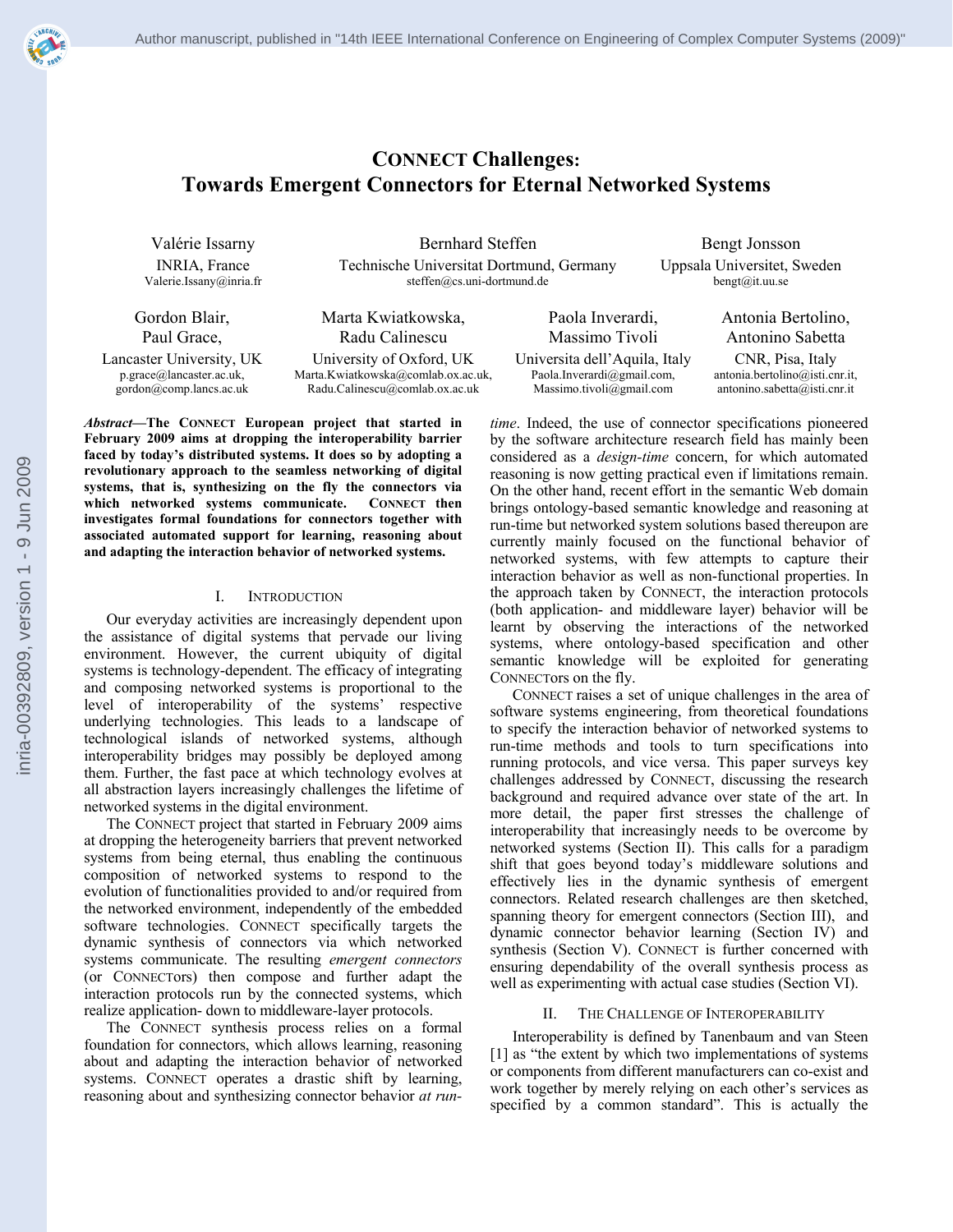principal goal of a middleware solution and, indeed, if common standards were agreed and adopted universally then this problem would be largely solved. However, in practice, different standards inevitably co-exist for either technical, commercial, or legacy reasons. This implies that solutions for interoperability must be found across different domains where different middleware solutions have been implemented. More specifically, interoperability must be achieved in several key areas such as *discovery* where multiple service discovery protocols co-exist (e.g., UPnP, SLP, Jini, etc); *interaction* between different interaction styles such as RMI and publish-subscribe; and to achieve end to end *quality of service* in highly heterogeneous environments.

### *A. State of the Art*

In terms of tackling heterogeneous discovery, a number of experimental middleware have emerged, among which are proposals by the CONNECT partners. ReMMoC [2] from Lancaster University is a client-side middleware that uses environmental information to dynamically adapt its behavior to ensure that lookup requests are sent using all appropriate protocols (in parallel). Reference [3] identifies that the range of discovery protocols in ad hoc networks is equally diverse and presents an extension to ReMMoC that copes with this cross-domain heterogeneity. INDISS [4] from INRIA deploys composers and parsers that translate discovery requests and responses between applications tied to individual discovery protocols, hence, legacy UPnP and SLP applications are visible to one another. MUSDAC [5] from INRIA leverages bridges that translate requests from one network domain to another in order to tackle heterogeneous discovery across broader deployments. Similarly, the Open Service Discovery Architecture [6] is a cross-domain discovery middleware for wide-area networks. A peer-topeer indexing overlay is utilized to create an inter-domain and inter-network space where services are advertised and queries are solved. All of these solutions utilize syntactic matching for discovery, which is problematic because even simple differences in the data format may lead to a discovery failure. An alternative is to abstract syntactic differences by expressing the semantics of the data in a logical formalism such as OWL [7]. Attempts to use semantics in the definition of services take as starting points the semantic Web services efforts and the discovery algorithms, such as [8] that have been proposed in that context. S-Ariadne [9] from INRIA is a semantically enriched service discovery protocol, which allows Web Services to be discovered using both semantic behavior and Quality of Service (QoS) information, rather than just the syntactic information described in the WSDL description. This solution illustrates how semantics can be utilized with individual middleware technologies, rather than integrated within the middleware to better support the performance of the system.<br>Interoperability between middle

Interoperability between middleware using heterogeneous communication protocols is a long-standing problem. Initial solutions were restricted to a single middleware framework, e.g., CORBA's interoperability framework based on GIOP/IIOP [10]. Solutions based on

software bridges then achieved bi-directional interoperability between distributed object technologies [11]. Model Driven Architecture (MDA) [12] also provides (partial) support for interoperability and integration throughout the systems lifecycle. MDA defines how to model systems in terms of platform-independent functionalities (PIM), separated from platform specific (PSM) ones, with the goal to generate solutions for a given middleware. Through this approach, services can be deployed on particular platforms, and interoperability bridges are statically generated before deployment. In contrast, Uniframe [13] and uMiddle [14] present dynamic bridging based upon translations to a common intermediate format. Vinoski [15] provides an interesting perspective on such mapping problems between middleware platforms, and PKUAS proposed an architecture-driven approach to guiding the interoperability protocol substitution [16]. Service-oriented middleware offers alternative approaches to interoperability, effectively used to span between different domains in a complex system of systems. This approach achieves interoperability by mandating a particular protocol at the bridging level, which inevitably ties the service to a single messaging platform (i.e., SOAP), preventing interoperability with alternate platforms. To address this problem Enterprise Service Buses (ESB) specify a service-oriented middleware with a message-oriented abstraction layer atop different messaging protocols (e.g., SOAP, JMS, SMTP); databases, Web Services, or JMS queues are hosted with a messaging endpoint, and the bus translates data messages to the appropriate message type of the service being interoperated with. Example ESBs are Artix<sup>1</sup>, BEA Aqualogic<sup>2</sup>, and IBM Websphere Message Broker<sup>3</sup>. Services are discovered using UDDI; clients search UDDI servers for services that match their functional service requirement. In addition, a number of solutions utilize the mobile code capabilities of Java to support interoperability. For instance, Jini<sup>4</sup> supports the downloading of components on to the client platform to provide appropriate access to networked resources. This can include the use of particular underlying protocol solutions in a manner that is transparent to the user, hence enabling interaction with multiple styles of devices/systems. Reflective middleware also presents a framework and underlying set of mechanisms to partially tackle interoperability. In such platforms, the middleware communication protocol can be dynamically selected depending upon the communicating endpoint and context. Hence, if the service is implemented atop CORBA, the client adapts itself to use the IIOP communication protocol; ReMMoC [2] follows this philosophy.

However, there are still profound problems that are virtually un-researched. Whereas the vast majority of work on middleware support for quality of service is targeted at achieving a given property such as security, timeliness or dependability in a given domain, there has been very little

 $\frac{1}{2}$  http://www.iona.com/products/artix/<br> $\frac{1}{2}$  http://dev2de<u>v.bea.com/aqualogic/</u>

<sup>&</sup>lt;sup>3</sup> http://www-01.ibm.com/software/integration/wbimessagebroker/ 4 http://www.sun.com/software/jini/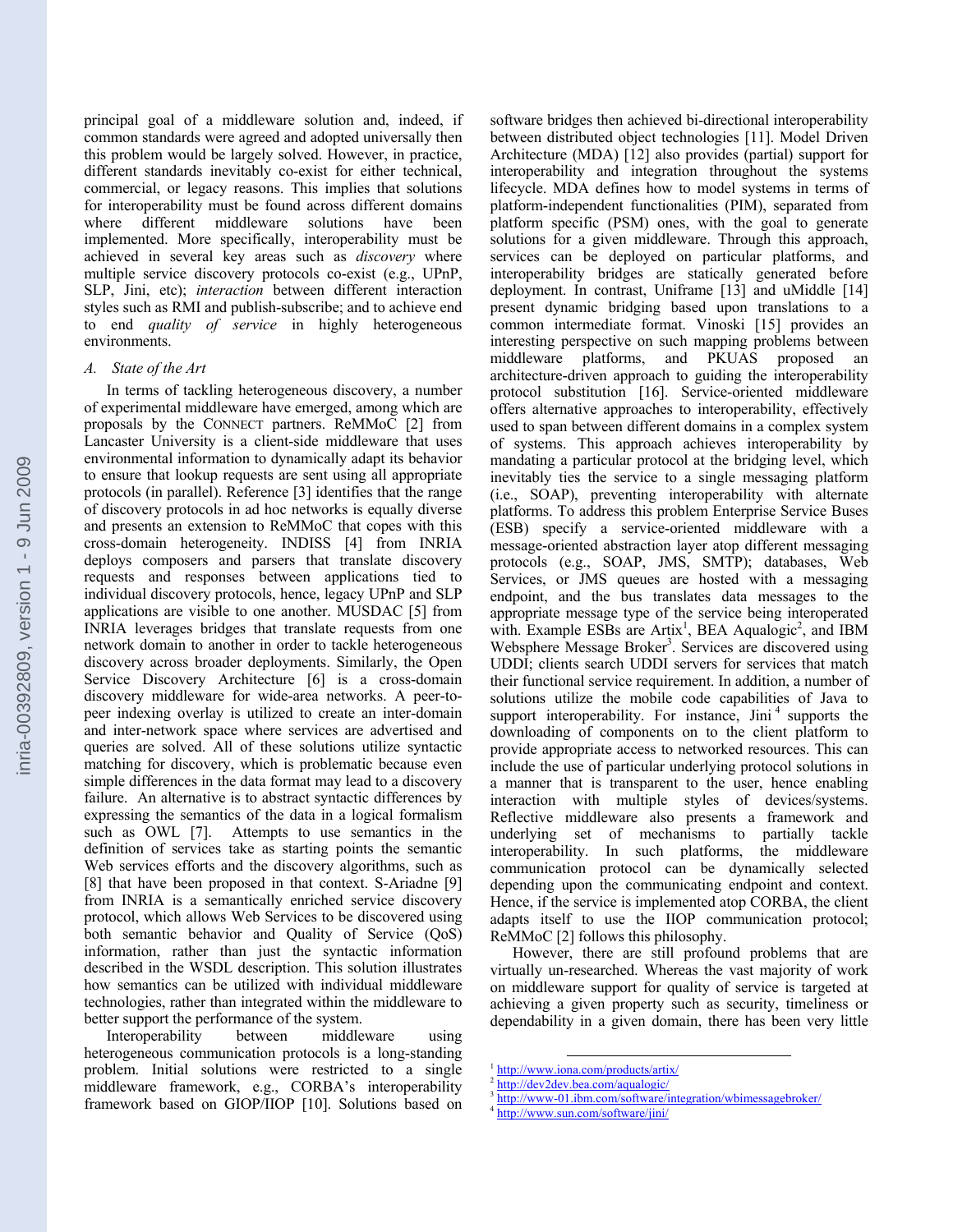research addressing Interoperability and QoS in terms of achievement of QoS properties spanning multiple properties and domains. A second open problem is Semantic interoperability. Protocol level interoperability guarantees that two or more systems can exchange messages, but it does not guarantee that the receiving systems can process the messages that have been sent. To address this problem, semantic mediators have been proposed, e.g. [67,68], but a theory and knowledge on the automatic generation of such mediators is still missing.

### *B. Baseline to CONNECT Interoperability*

With respect to achieving the goals of interoperable middleware in CONNECT, the work will build upon the key cutting-edge technologies from the state of the art that go beyond a common interoperation format, or static bridging. Notably, the CONNECT partners have strongly influenced this field:

- Lancaster University  $[2, 3]$  use reflection and component architectures to tackle discovery and communication interoperability within and across diverse application domains.
- INRIA [4, 5, 9] investigate software architecture techniques, protocol translation, semantic discovery and dynamic bridging to connect discovery and interaction protocols.
- Peking University [16] use reflection and architectural models to dynamically ensure communication interoperability.

These dynamic solutions will be analyzed for improvements, and their principles and technologies will aid in the creation of a richer interoperation architecture, which captures broader protocol styles, semantic interoperability and end-to-end non-functional properties maintained across domains.

### *C. Research Challenges*

As can be seen from the review above, there has been a considerable volume of research on interoperability in distributed systems. Equally, it can be seen that while progress has been made, the state of the art remains rather patchy, particularly when addressing the complexity of contemporary, highly heterogeneous distributed systems. CONNECT will make a significant impact on the state of the art by (1) *identifying a common framework* to deal with interoperability in highly heterogeneous systems covering discovery, interaction and quality of service; (2) *tackling the problem in all its dimensions* by considering the various levels of abstraction in a system and across multiple domains; (3) as such, *broadening the scope of interoperability solutions* to encompass pervasive computing (cf. the current central focus on enterprise computing); (4) developing techniques to *ensure semantically correct discovery and interaction*; (5) *seeking transparent solutions* based on automatic synthesis of underlying middleware. These are big challenges and areas where solutions can really impact on and revolutionize the state of the art in distributed systems in general and middleware more specifically. CONNECT will address those challenges by abstracting the

behavior of networked middleware based on a formal foundation for connectors, and further synthesizing interaction behaviors that solve mismatch arising among the protocols run by the middleware.

### III. TOWARDS A THEORY FOR EMERGENT CONNECTORS

The CONNECT foundations lie in a theory for connectors, which will enable learning, reasoning, analyzing, and synthesizing interaction behaviors that solve interaction protocol mismatches arising among communicating networked systems.

### *A. State of the Art*

Within the Software Architectures (SA) community, a number of techniques have been proposed for the analysis, monitoring, detection/recovery of system anomalies, and software system synthesis [17,18]. The first frameworks introducing the notion of a software connector were proposed in early 1990s in the seminal works of [19] and [20]. Connectors facilitate the conceptual separation between computation (i.e., system components) and coordination (i.e., interaction protocol), defining a set of *roles* that specific named entities of the components must *play* plus a *glue* specification. Each role determines the obligations that the interacting parts have to fulfill to become instances of the role (an interface). The glue describes how the activities of the role instances are coordinated (i.e., it describes the interaction protocol that the role instances have to follow to properly interact). Typically, interaction protocols deal with a relatively small set of basic interaction primitives, such as synchrony/asynchrony, mutual exclusion, atomicity, ordering, etc. A related notion is that of interface automata [21]. Following the original presentation in [20], where connectors were formalized using the CSP process algebra, the majority of existing formalizations are based on process algebras. In different formalisms (e.g., Reo, BIP), connectors may vary depending on the interaction capabilities (direct/indirect message passing, exogenous) and whether they encapsulate computation. In [22] (and references therein) concepts such as component composition, behavior, and interaction protocol or glue code are formally defined. In [23], both computation and interaction are reduced to a common low-level formalism, whereas other approaches study interaction separately from computation, with a separate (higher-order) algebraic framework to study interactions [24,25]. Virtually all formalizations of connectors consider their functional behavior only, where connectors are represented as relations between ports [27], each with synchronization types, and system executions are induced from the classical labeled transition system (LTS) obtained from the operational semantics rules.

There are a number of functional properties that can be established for architectural descriptions. For *basic* interactions, these typically focus on compatibility (i.e., safety of communication via a particular interaction primitive) and avoidance of mismatches, e.g., deadlocks [26]. Another issue is that SAs specified using connectors are often complex and hierarchical, and therefore not amenable to an exhaustive state-space exploration of the full LTS but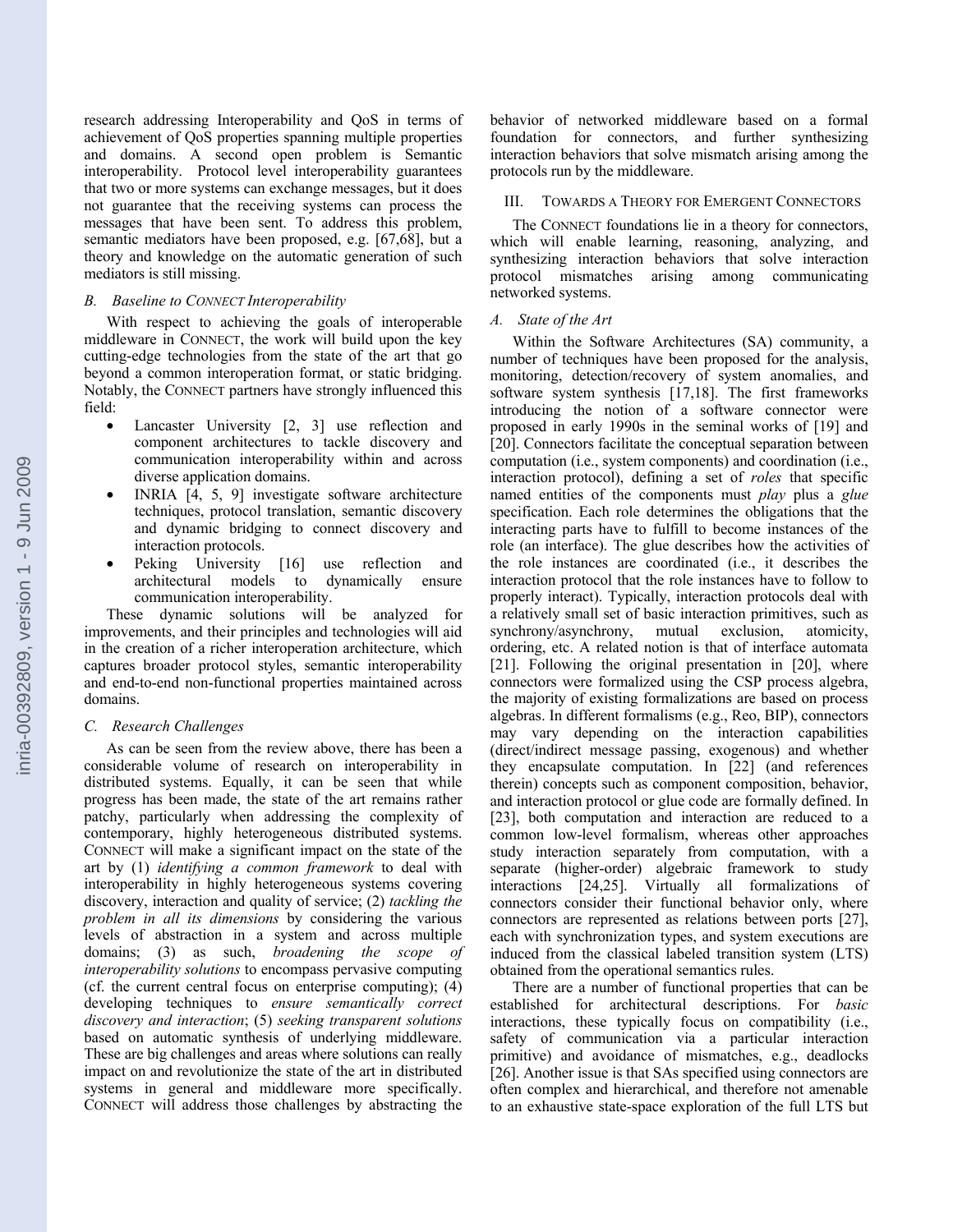inria-00392809, version 1 - 9 Jun 2009 inria-00392809, version 1 - 9 Jun 2009 instead a divide-and-conquer approach called *assumeguarantee reasoning* should be used. In an assume-guarantee approach [27], a component is considered in conjunction with the context (for example, another component or the environment) and it is verified under the assumption that the context behaves correctly, without the need to build the full LTS of the context. At the University of Oxford, a variant of assume-guarantee reasoning called protocol conformance verification was developed for CSP/FDR model checking [28]. At the University of L'Aquila an assume-guarantee approach has been proposed to compositionally verify middleware based applications [29].

Automated verification via model checking is firmly established as a tool for hardware and protocol verification, and more recently software, but has had limited application in the SA domain. For non-functional properties, efficient algorithms have been devised as part of the PRISM<sup>5</sup> model checker and extensively tested on case studies from the networking/QoS domain [30], and many others. However, all the protocols analyzed were static and the adopted modeling language does not have the expressive power required for connectors (e.g., the broadcast primitive, higher-order connectors).

### *B. Baseline to the CONNECT Foundations*

The above approaches can be considered as a starting point for CONNECT, to enable reasoning about functional interoperability. However, within the CONNECT scenario, we must also take into account the many dimensions (not only functional behavior) of the connected components' interaction spanning from middleware- up to applicationlayer.

Key to successful outcome is a formalization that supports *compositional*, *adaptive* architectures and reasoning. We will base our investigation on the static connector structure [20] and its extension to the adaptive systems domain in [31]. We will use these together with [25], which admits a notion of equivalence for connectors. As already proposed in [20], compatibility can be formulated in terms of CSP process refinement (or alternatively simulation) and can be automatically checked by systematic state-space exploration with the help of model checkers such as FDR for CSP or similar. We are aware of only three model checking approaches for connectors [32,33,69] modeled as constraint automata [22]. For more complex interactions, one has to consider the unfolding of the underlying LTS into executions and perform temporal logic model checking [34] to establish richer properties, such that every request will eventually be granted.

Connectors should not only guarantee functional interoperability, but also *non-functional* properties. The latter require the enhancement of the formalism/model with quantitative information, such as the time an activity takes (hard deadline) or the probability that it is received by the deadline (soft deadline, QoS). We will use quantitative extensions of constraint automata with time [35] and QoS [36] that have been formulated, and specifically model checking algorithms for compatibility devised for the timed case [22]. However, in order to provide automated analysis of a full range of non-functional properties we must involve a *quantitative* verification approach [37,38,39] (pioneered at the University of Oxford). We will extend the quantitative algorithms of [30,40] which establish, for example, the expected probability or cost to reach a goal. We will also formulate an assume-guarantee reasoning paradigm for quantitative verification, currently in early phases of development [41]. An alternative to achieve scalability for assume-guarantee is by means of abstraction and approximation. In this direction, we will use modular analysis techniques for timing and resource properties being implemented at the University of Uppsala. This work originates from the work on the Real Time Calculus developed at ETHZ [42].

### *C. Research Challenges*

CONNECT will find appropriate and sufficiently expressive formalisms for connectors, both to describe a broad range of interaction primitives, as well as to quantify the desired QoS levels for end-to-end properties among the networked systems. Furthermore, such non-functional specifications should be integrated/compatible with the formal functional definition, to allow not only for designing/modeling but also learning/reasoning/synthesis, and later comprehensive and efficient validation. From the SA perspective, the formalism must facilitate the compositional reuse of sub-parts of already synthesized and composed CONNECTors, hence providing mechanisms that keep traceability all along the steps of the composition process. CONNECT will devise such a formalism and its quantitative extension, together with algorithms and proofof-concept implementation of automated compatibility checking for connectors, both functional and non-functional properties. This will serve as a foundation for dynamic CONNECTor synthesis and interaction behavior learning.

Besides providing a formal foundation for connectors enabling connector behavior learning/reasoning/synthesis, CONNECT will introduce associated enablers, which will concretely support learning the interaction behavior of networked systems (Section IV) and further generating CONNECTors at run-time (Section V).

### IV. LEARNING CONNECTOR BEHAVIOR

The difficulties and overhead involved in formulating specifications of program components have spurred an interest in developing techniques for automated support in generating or "discovering" such specifications. Some techniques generate specifications as abstract models of source code through static analysis of source code. However in the CONNECT setting, networked systems are not assumed to provide access to source code or detailed formal behavioral specification, and must in the general case be analyzed by observing their external behavior. Then, dynamic inference techniques are the only means to gain information about the behavior of systems.

 <sup>5</sup> www.prismmodelchecker.org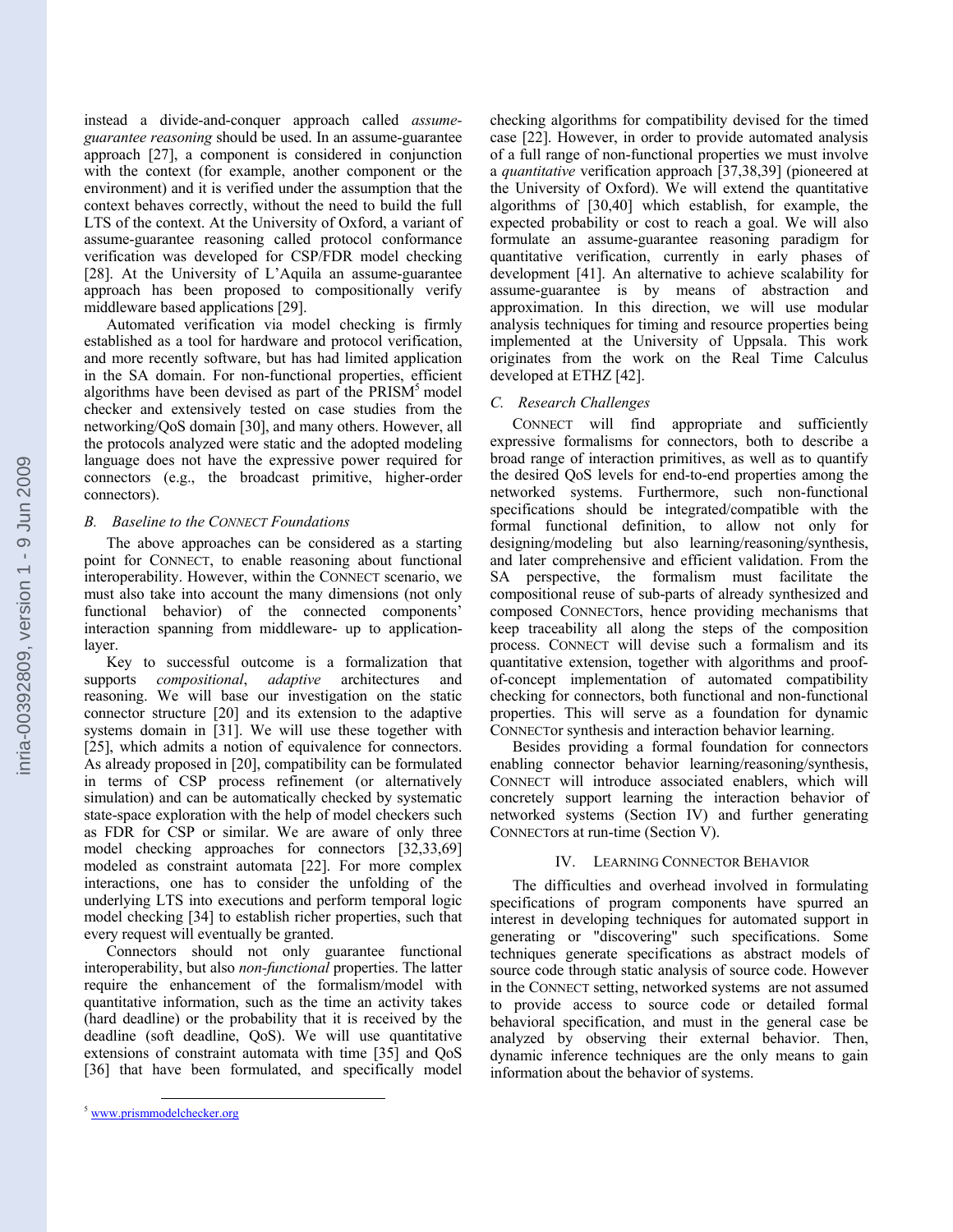## *A. State of the Art*

Dynamic inference, or learning, techniques have been developed and adapted in order to generate specifications of reactive component behavior. These techniques have been demonstrated to provide useful support for various software engineering tasks, including bug finding, test suite generation and evaluation, formal verification, specification generation, and software maintenance. The task of learning component behavior as accurately as possible can be performed using techniques for *regular inference*. Such techniques have been used, e.g., to create models of environment constraints with respect to which a component should be verified [43], for regression testing to create a specification and a test suite [44], for program analysis [45], and for formal specification and verification [46]. In regular inference, one infers a regular language (in the form of a deterministic finite automaton, DFA) from the answers to a finite set of membership queries, each of which asks whether a certain word is in the language or not. There are several techniques, which use essentially the same basic principles. Given "enough" membership queries, the constructed automaton will accept the "correct" language. A check whether the regular inference procedure is completed can be abstractly represented by a so-called equivalence query [47], and concretely carried out by, e.g., run-time monitoring or conformance testing [70]. To respect the difference between input and output events, inference of Mealy machines has been developed by the University of Dortmund [48]: the underlying principles of inference algorithms remain the same. More recent work concerns relational model construction [49], synthesis of design models from scenarios, with human interaction [50,71], and further optimizations of regular inference techniques for assume-guarantee reasoning [51].

Another application for dynamic inference techniques is in extracting interesting properties of a component, often selected from a predefined set: these properties are useful in bug finding, software updates, validation, etc. The properties of interest are typically simple, often pattern-based, and the main problem is to detect the properties from a lot of complex "noise" in execution traces, rather than condensing all available information in an automaton model. A conceptually simple approach considers invariants that describe, e.g., ranges of program variables or simple relationships between variables, exemplified by the Daikon system [52]. Extensions of these works consider simple temporal patterns, such as the pairing of calls and returns, and acquisitions and releases of locks [53]. More complex temporal properties have also been considered, such as simple forms of scenario descriptions, or automata.

### *B. Baseline to Learning CONNECTor Behavior*

Perhaps the most versatile state of the art implementation of dynamic inference techniques is the LearnLib toolbox, developed mainly at the University of Dortmund. Because of the increasing number of variants addressing profile specific needs, LearnLib is based on a framework for the construction of learning algorithms [50,72,75]. It encompasses a number of algorithmic modules, which can be

effectively combined into powerful profile-specific learning algorithms. Besides components for different types of models, like DFAs and Mealy machines, and different practical variants for approximating the equivalence queries, the LearnLib is known for its library of optimizations [73,74], which may have a huge practical impact, hinting towards the applicability of learning technology to realistic system sizes.

CONNECT will need techniques for synthesizing connectors that interact using primitives with data parameters, and which take QoS properties, such as latency and throughput, into account. There are some preliminary approaches (e.g., [54]) on extending the regular inference paradigm with data, and work is in progress to develop them into a practical approach. A theoretical basis for handling latency and other timing properties has been provided by the University of Uppsala in their extension of regular inference techniques to timed automata [55].

### *C. Research Challenges*

The capability to learn from observed behavior and to extrapolate with a good degree of confidence from the observed to a generic behavior is a central prerequisite for the synthesis of CONNECTors. In particular, protocol adapters rely on hypothesis models of the external behavior of the involved parties.

Existing approaches to learning the behavior of modules, whose specification is not given, assume that the module's interface, i.e., the set of events or ports that the module can use for interaction, is known to the learning algorithm. In the CONNECT setting, this interface cannot be assumed to be given a priori. A challenge in CONNECT is to develop protocols for behavior discovery, which employ a bootstrapping process; information about component interfaces need to be first obtained e.g., by a reflection mechanism, and then successively used and refined during the learning of the module behavior. An alternative to interface specifications in terms of signatures and types are `semantic specifications´ based on ontologies, which allow an easy symbolic treatment of compatibility from an abstract service perspective rather than a concrete programming point of view. Practical solutions will have to combine this semantic treatment with techniques classically used at the programming level.

CONNECT will develop techniques for synthesizing connectors that interact using primitives with data parameters, and which take QoS properties into account. Based on previous work, a practical approach will be developed, which can cope with data parameters in interaction primitives, as well as challenges in handling timing properties, such as limitations in the precision of measurement and finding a scalable timing representation.

Main theme for the learning technology to be developed for CONNECT is the ability to deal with incomplete, imprecise and/or changing information, be it concerning the interface, the alphabet, and/or the data. Thus the learning process must be able to reshape already inferred (extrapolated) models according to new insights/situations. In fact, learning needs to be considered a continuous process of observation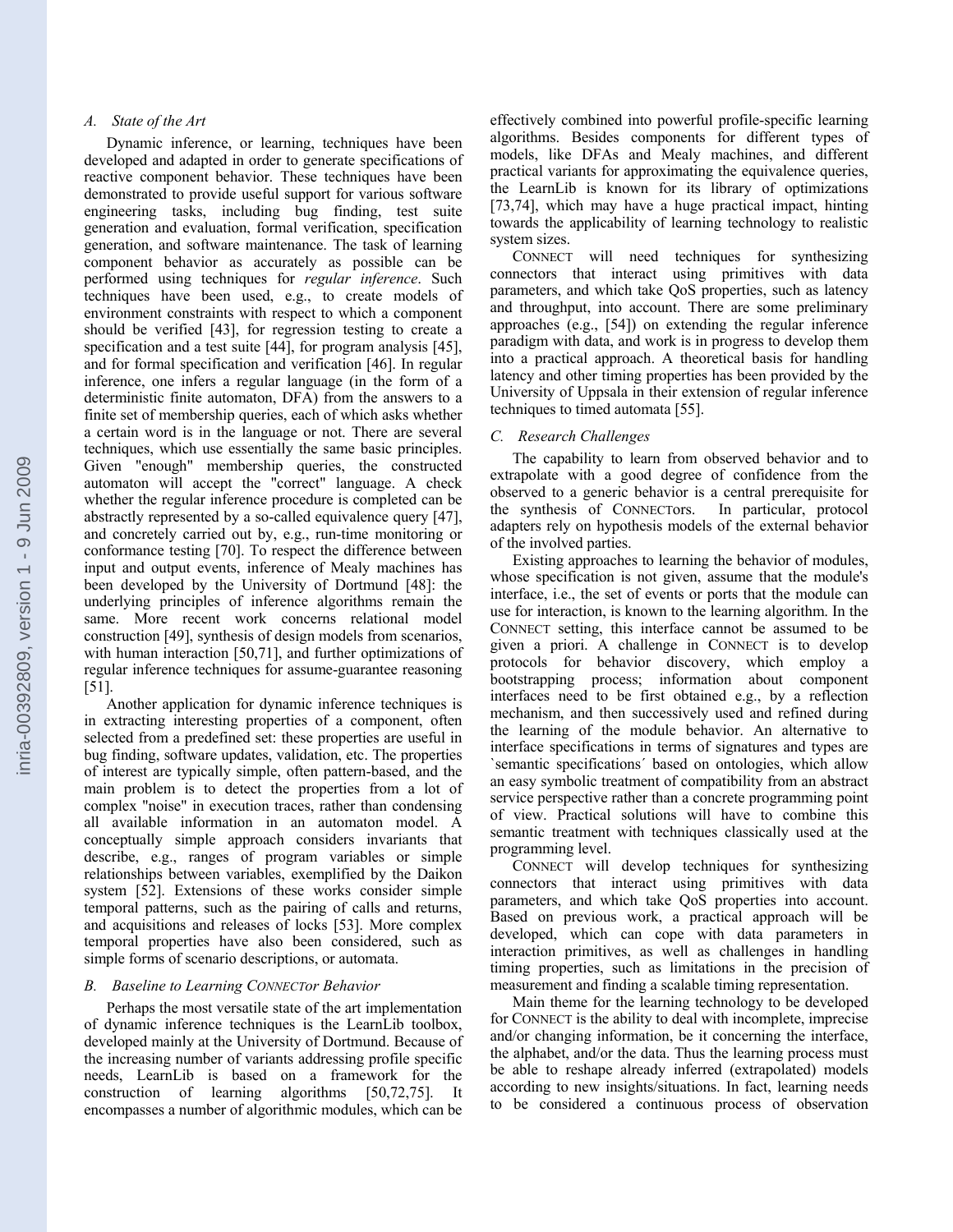/monitoring, and corresponding model updates. In practice, this cannot be fully automated since new insights and observations may have an impact on the models' level of abstraction, and at least in the beginning, the arising abstraction/refinement process will have to be moderated by some expert, whose guidance may also be important for guaranteeing a good learning performance.

Practical impact of the intended incremental learning technology is the continuous availability of hypothesis models that concisely and consistently reflect the current knowledge about the system to be learned.

### V. DYNAMIC CONNECTOR SYNTHESIS

With the aim of achieving eternal universal interoperability among heterogeneous networked systems, a key concept of CONNECT is synthesizing new interaction behaviors out of the ones implemented by the systems to be made interoperable, and further generating corresponding run-time CONNECTors to bridge protocols. In the following we discuss those approaches to the automatic connector  $6$ synthesis that have been developed during the last twenty years.

### *A. State of the Art*

The first approaches to connector synthesis appeared in the 90s in the control theory domain [56]. The aim of these approaches is to automatically synthesize a controller whose aim is to restrict the behavior of the system so that it satisfies a given specification. Thereafter, these approaches have been revised to fit the domain of software (embedded) systems (e.g., [57]). As a common limitation, these approaches focus on failure prevention rather than on resolution issues. The idea of embedding the interaction protocol into the components by means of adapters has been introduced by [59] to solve incompatibilities between component interfaces. However this approach is not automatic. In, e.g., [59], LTSs are used to model the I/O behavior of the components and automatically synthesize a set of constraints on the components' environment that allow deadlock avoidance. A limitation of this approach is that the adapter actual code has to be written by hand by exploiting the synthesized constraints. Earlier approaches from the University of L'Aquila (e.g., [60, 61]), show how to automatically derive the (centralized or distributed) actual implementation of the adapter from a specification of the components' interaction and of the requirements that the composed system must fulfill. The adapter allows the prevention/resolution of incompatible interactions. However these approaches do not take into account high-level nonfunctional properties (e.g., security).

The University of L'Aquila proposed, in cooperation with others, an approach to the automatic adapter synthesis for real-time components [62]. Although this approach deals with both functional and non-functional information, its limit is that it synthesizes only a model of the adapter. Recently there has been a lot of interest in the formalization of wrappers for enforcing security properties [65]. An algebraic framework has been proposed in [63] to automatically synthesize a (centralized or decentralized) controller program for systems with several malicious components (whose behavior cannot be predicted a priori, e.g., at design-time). However, all these approaches suffer the *state explosion* phenomenon. Model Driven Engineering includes the concept of model transformation that enables the evolution and the automated synthesis of the system implementation from models. Still, one limit of the model-driven synthesis approaches is that the generated code is typically limited to code skeletons that may still require a very intensive coding activity.

### *B. Baseline to the CONNECTor Synthesis*

With respect to the CONNECT goal, efficiency and dynamicity are crucial aspects of the CONNECTor synthesis process and represent the main innovations with respect to the state of the art and the main factors for a better exploitation of the synthesis approach. They might be achieved by following a compositional approach, e.g., following the assume-guarantee paradigm. To support compositional synthesis, we plan to define architectural CONNECTor patterns by considering as baseline the work described in [64], so that the CONNECTor may be possibly distributed in a set of wrappers. We intend to extend this approach to take into account also high-level non-functional properties of the networked systems' interaction by taking inspiration from [65]. In this respect, we consider as baseline also the work described in [61] and we plan to extend it by introducing model transformation techniques to automatically derive, from a networked system model, the assumptions that the networked system makes on its expected environment. Thus, taking inspiration from [66], the CONNECTor synthesis step may result in enforcing the behavior of the environment to satisfy those assumptions.

Furthermore, to achieve eternal interoperability, the CONNECTor code should be synthesized in a way that it can possibly evolve with respect to possible changes in the environment. Suitable reconfiguration mechanisms should be then investigated and combined with the monitors produced by the learning process. Compositionality will be then a critical property since it might allow an efficient synthesis step capable to (re-)build, at run-time, only the connector part affected by the change (i.e., re-synthesize or adjust the behavior of only some wrappers).

### *C. Research Challenges*

The approaches considered as baseline for the CONNECTor synthesis exhibit four common limits: (i) they are static, i.e., possible run-time changes in the connector environment are not taken into account; (ii) they assume that the component comes together with the specification of its interaction protocol; (iii) they do not take into account the non-functional properties of the component interaction except for very low-level and domain-specific properties; (iv) they suffer the state explosion phenomenon. CONNECT overcomes these limitations promoting the development of automatic connector synthesis approaches that can be

<sup>&</sup>lt;sup>6</sup>Depending on the application domain they are also called coordinators, adapters, converters, controllers, or wrappers.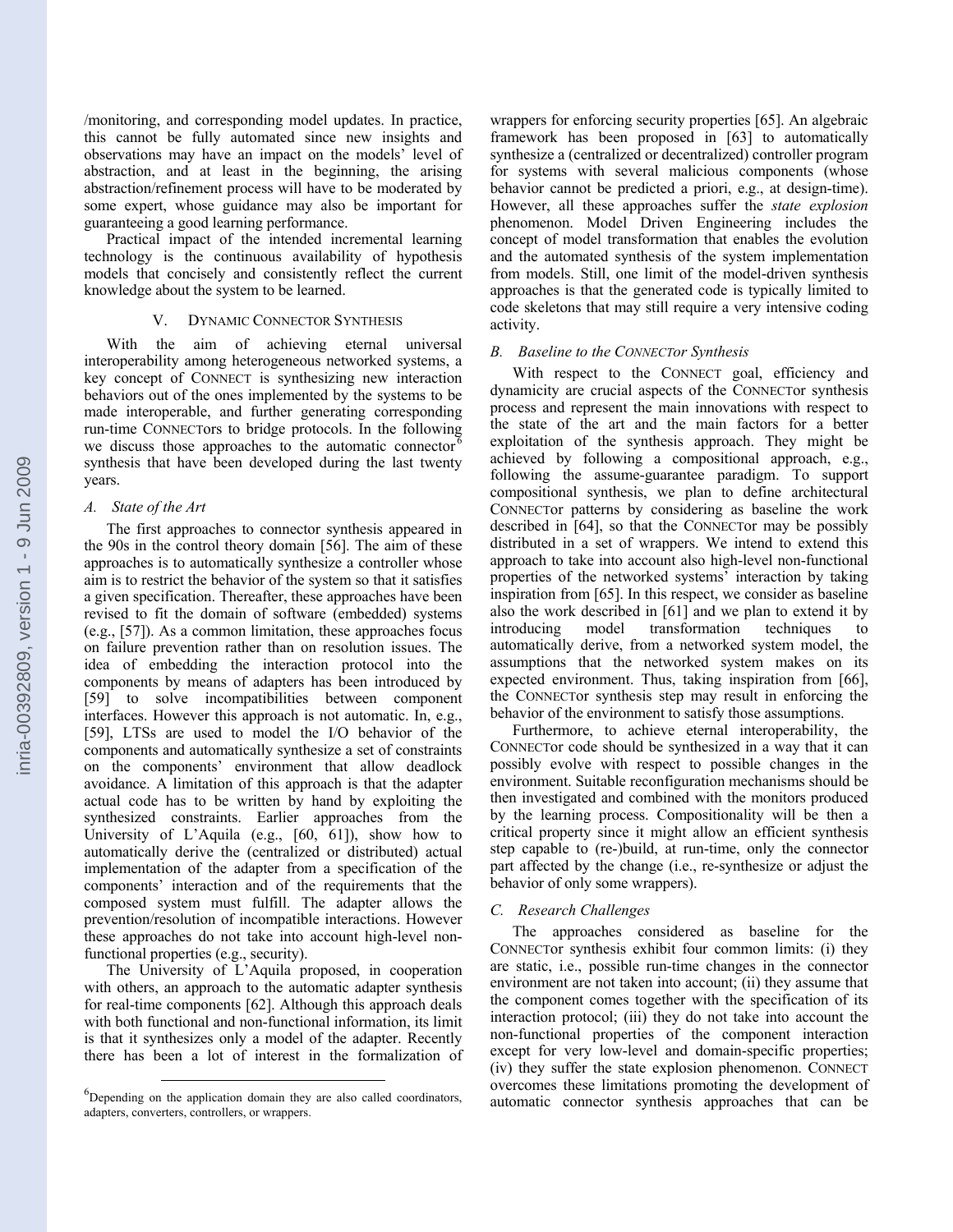efficiently performed at run-time. The resulting emergent connectors should enable the components to correctly interact with respect to their functional and non-functional characteristics that are inferred by relying on the CONNECT learning mechanisms.

### VI. CONCLUSION

The core objective of the CONNECT project is to effectively support the dynamic synthesis of emergent connectors to overcome the increasingly high heterogeneity of the networking environment. This requires devising: (i) a semantic foundation of connectors enabling automated reasoning and synthesis of their behavior, and (ii) associated networked enablers, which are the actual actors of the connector generation dynamic process. Emergent connectors specifically result from a learning, reasoning and synthesis process that is able to elicit the "modus operandi" for carrying out the interoperable communication. This paper has discussed the CONNECT challenges associated with the elicitation of supporting formal foundation and associated learning and synthesis of connector behavior, in light of the relevant state of the art. Additional challenges will be investigated, which relate to dependability assurance for the overall synthesis process. Indeed, enabling the seamless networking of systems, as promoted by CONNECT, comes at risk from the standpoint of dependability. Two complementary issues then need to be addressed: (i) verification and validation techniques to ensure that networked systems as well as the generated bridging CONNECTors behave as specified with respect to functional and non-functional properties, and (ii) security, trust and privacy assurance for interacting parties in the open CONNECTed world. Finally, in order to assess the efficacy of the elaborated solutions, we will carry out experiment experimentation with future real-life scenarios, among which scenarios related to the European effort in the area of "Global Monitoring for Environment and Security" (GMES).

#### ACKNOWLEDGMENT

The CONNECT project (www.connect-forever.eu) acknowledges the financial support of the Future and Emerging Technologies (FET) programme within the ICT theme of the Seventh Framework Programme for Research of the European Commission.

#### **REFERENCES**

- [1] A. Tanenbaum and M. van Steen, Distributed Systems: Principles and Paradigms, Prentice-Hall, ISBN 0-13-239227-5, 2007.
- [2] P. Grace, G.S. Blair, and S. Samuel, A Reflective framework for discovery and interaction in heterogeneous mobile environments, ACM SIGMOBILE Mobile Computing and Communications Review, 9(1), 2005.
- [3] C.Cortes, G.S. Blair, and P. Grace, An adaptive middleware to overcome service discovery heterogeneity in mobile ad hoc environments, IEEE Distributed Systems Online, 8(7), 2007.
- [4] Y. Bromberg and V Issarny, "INDISS: Interoperable discovery system for networked services", IFIP/ACM/Usenix International Middleware Conference, Grenoble, France, November 2005.
- [5] P. Raverdy, O. Riva, A. Chapelle, R. Chibout, and V. Issarny, Efficient context-aware service discovery in multi-protocol pervasive

environments, 7th International Conference on Mobile Data Management (MDM'06), Nara, Japan, May 2006.

- [6] N. .Limam, J. Ziembicki, R. Ahmed, Y. Iraqi, D. Li, R. Boutaba, and F. Cuervo, OSDA: Open service discovery architecture for efficient cross-domain service provisioning, Computer Communications, 30(3), 2007.
- [7] D. L. McGuinness, and F. van Harmelen, "OWL Web Ontology Language, Overview"; W3C Recommendation, 10 February 2004, http://www.w3.org/TR/2004/REC-owl-features-20040210.
- [8] M. Paolucci, T. Kawamura, T. R. Payne, and K. Sycara, Semantic matching of Web services capabilities, 1st International Semantic Web Conference, 2002.
- [9] S. Ben Mokhtar, A. Kaul, N. Georgantas, and V. Issarny, Efficient semantic service discovery in pervasive computing environments, ACM/IFIP/USENIX 7th International Middleware Conference, Melbourne, Australia, 2006.
- [10] Object Management Group, "Common Object Request Broker Architecture 3.0", OMG Document number Formal/02-12-02, 2002.
- [11] Object Management Group, "COM/CORBA Interworking Specification Part A & B", OMG Document number ORBOS/97-09- 07, 1997.
- [12] J. Miller and J. Mukerji (eds.), "Model Driven Architecture", OMG Document number ormsc/2001-07-01, 2001.
- [13] P. Shah, B. Bryant, C. Burt, R. Raje, A. Olson and A. Mikhail, Interoperability between mobile distributed components using the UniFrame approach, 41st Annual ACM Southeast Conference, Savannah, Georgia, 2003.
- [14] J. Nakazawa, H. Tokuda, W. Edwards, and U. Ramachandran, A bridging framework for universal interoperability in pervasive systems, 26th IEEE International Conference on Distributed Computing Systems (ICDCS 2006), Lisbon, Portugal, 2006.
- [15] S. Vinoski, S., It's just a mapping problem, IEEE Internet Computing 7(3), May 2003.
- [16] G. Huang, H. Mei, Q. Wang, and F. Yang, A systematic approach to composing heterogeneous components", Chinese Journal of Electronics, Vol. 12, No. 4, 2003.
- [17] D. Garlan, Formal Modeling and Analysis of Software Architecture: Components, Connectors, and Events. Springer, LNCS 2804, 2003.
- [18] M. Bernardo and P. Inverardi (Eds), Formal Methods for Software Architectures, LNCS 2804. 2003.
- [19] D. Perry and A. Wolf, Foundations for the study of software architectures, ACM SICSOFT Software Engineering Notes 17(4), 1992.40-52.
- [20] R. Allen and D. Garlan, Formalizing architectural connection, ICSE'94. IEEE Computer Society Press, Los Alamitos, CA, 1994.
- [21] L. de Alfaro and T.A. Henzinger, Interface automata, ESEC/FSE 01, ACM Press, 2001.
- [22] F. Arbab, C. Baier, M. Sirjani, and J. Rutten. Modeling component connectors in Reo by constraint automata. Science of Computer Programming, Elsevier, 61(2), 2006.
- [23] F. Arbab, Abstract behavior types: a foundation model for components and their composition. Sci. Comput. Program. 55(1-3), 2005.
- [24] R. Bruni, I. Lanese and U. Montanari. A basic algebra of stateless connectors, Theoretical Computer Science, 366, 2006.
- [25] S. Bliudze and J. Sifakis, The algebra of connectors: structuring interaction in BIP, EMSOFT '07, ACM, New York, NY, 2007.
- [26] D. Compare, P. Inverardi, and A. L. Wolf, Uncovering architectural mismatch in component behavior, Sci. Comput. Program, 33(2), 1999.
- [27] R. Alur and T. A. Henzinge, Reactive modules, Formal Methods in System Design 15(1), 1999.
- [28] X. Wang and M. Z. Kwiatkowska, On process-algebraic verification of asynchronous circuits, ACSD 2006.